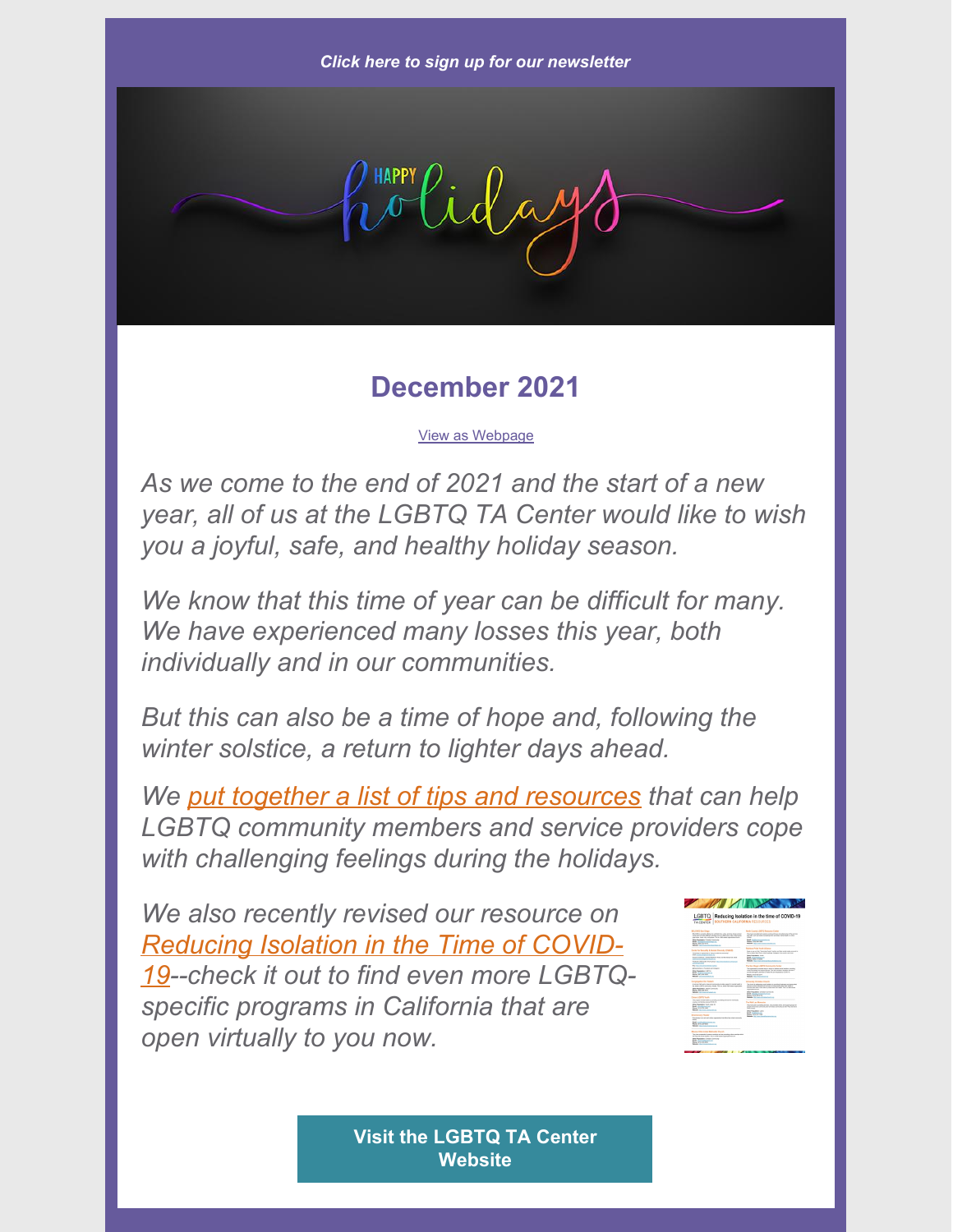## **Good news! Jury awards** \$4 million for discrimination

A Kansas City school district must pay \$4 million in damages to a Transgender student after refusing to allow him to use the boys' bathrooms or locker rooms, despite the fact that he was legally male. The decision comes at the end of a six-year successful discrimination suit.

### **[Learn](https://www.nbcnews.com/nbc-out/out-news/jury-awards-4-million-missouri-transgender-student-rcna8867) More**

# **Gender-affirming care** helps youth mental health!



A new peer-reviewed study from the Trevor Project finds that Transgender and gender non-binary youth who received gender-affirming hormone therapy (GAHT) had nearly 40% lower risk of depression and nearly 40% lower likelihood of suicide attempts in the past year.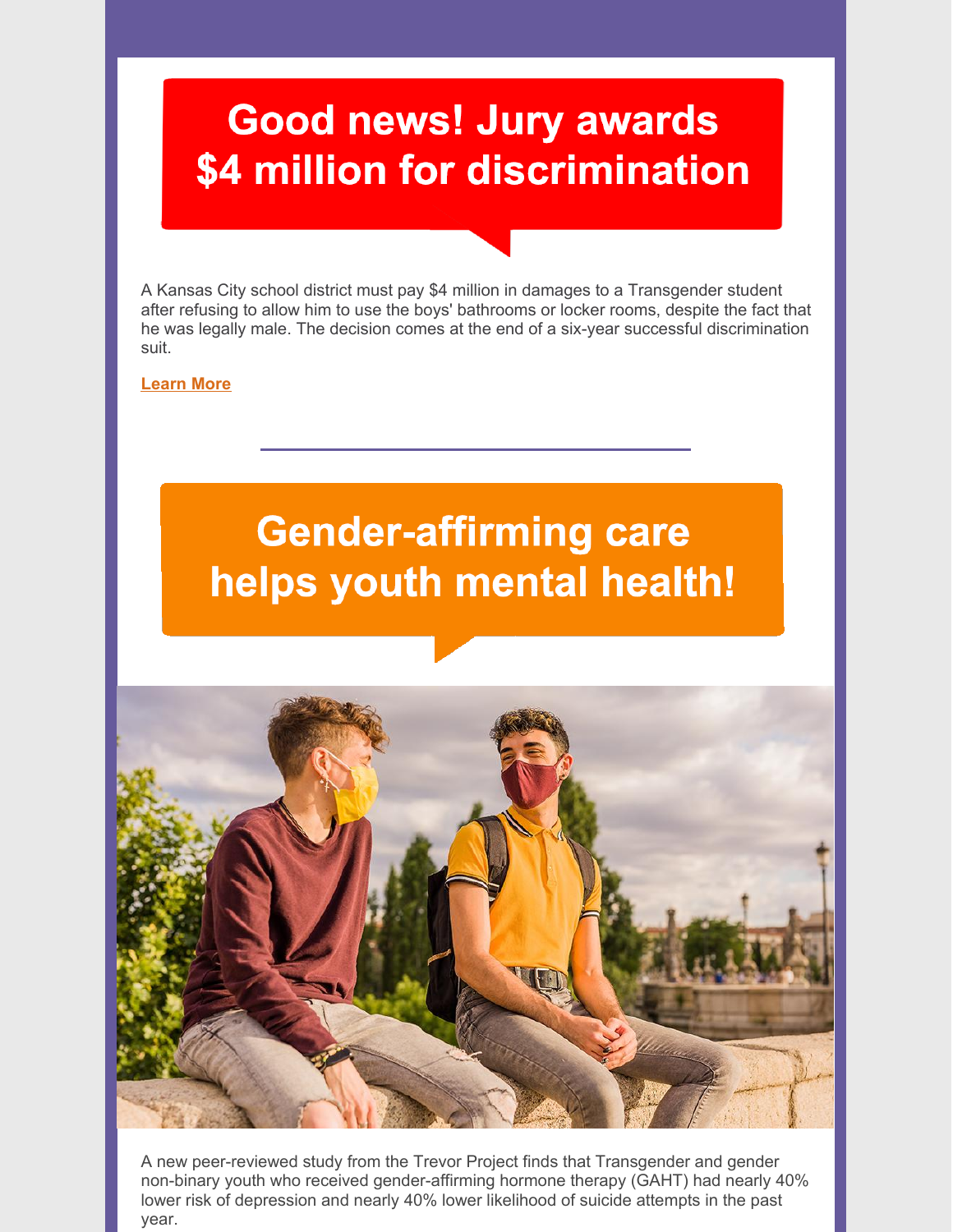## **Transgender adults face** pandemic food insecurity

In a new report, the Williams Institute shares that Transgender adults are much more likely to experience food insufficiency during the pandemic than cisgender adults. Transgender people of color and Transgender people living below the federal poverty line are at greatest risk; nearly six times as many Transgender people of color experienced food insufficiency this year, compared to white cisgender people.

#### **Read About the Food [Insufficiency](https://williamsinstitute.law.ucla.edu/publications/trans-food-insufficiency-covid/) Report**

# **Share your thoughts on** the ThoughtExchange!

*What are the most critical issues that need to be addressed by behavioral health organizations to better serve diverse racial, ethnic, cultural, and sexual minority communities?* Share your ideas with the National Network to Eliminate Disparities in Behavioral Health (NNED), and see and rate the ideas that others have shared.

#### **Participate in the [ThoughtExchange](https://my.thoughtexchange.com/scroll/968992402)**

# **ICYMI...** (in case you missed it)

Earlier this year, the LGBTQ TA Center released a new fact sheet on trauma and traumainformed care for LGBTQ people. This is an introductory resource that is written for behavioral health service providers, but can be useful for ALL who work with LGBTQ